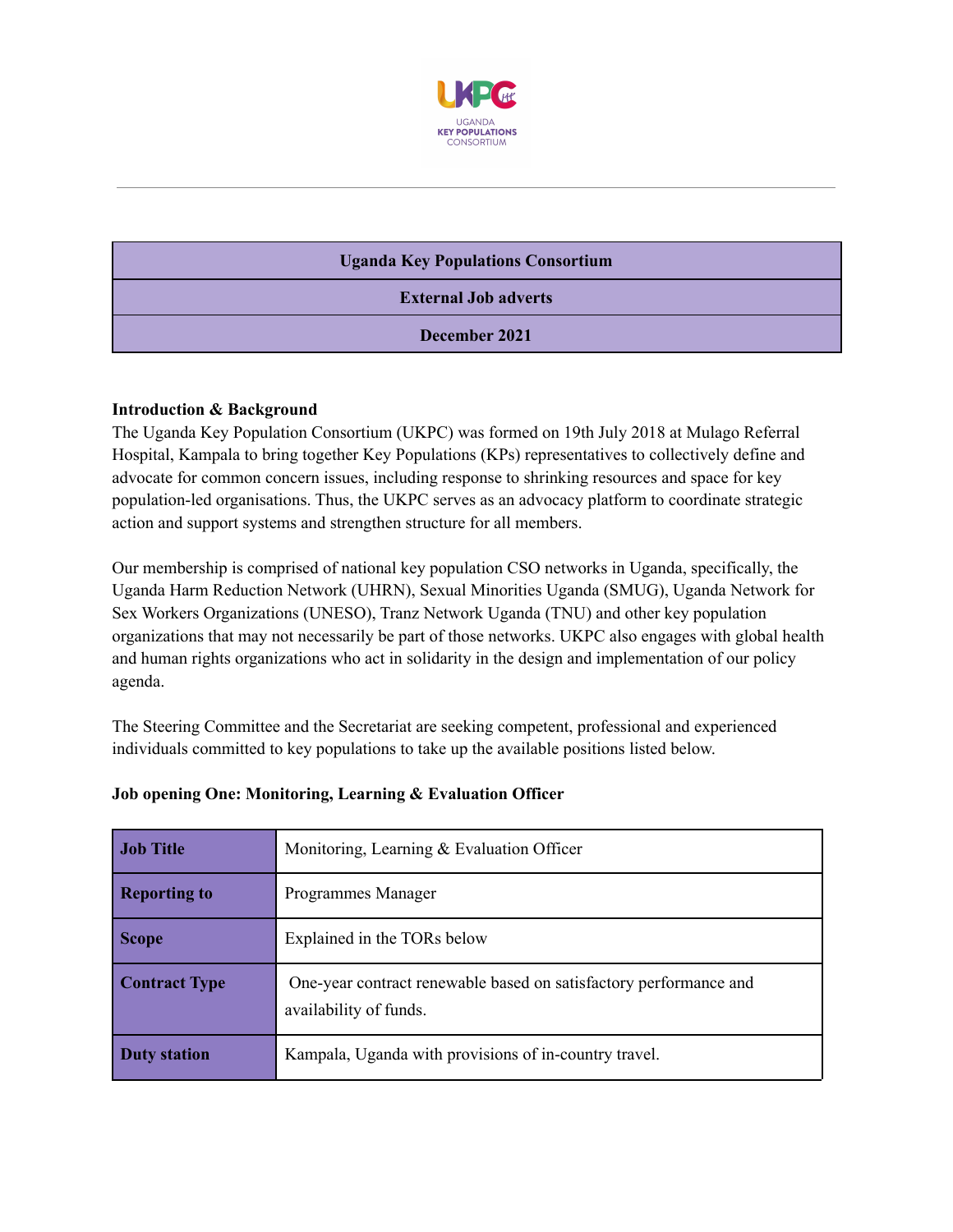#### **Job Summary**

The Monitoring, Evaluation and Learning Officer post will be a full time position. He, she or they will work under the overall leadership of the National Coordinator of the Uganda Key Populations Consortium (UKPC) and under direct supervision by the Programmes Manager.

#### **Job Purpose**

The Uganda Key Populations Consortium is seeking a dynamic and self-motivated individual for the position of Monitoring, Evaluation and Learning (M,E&L) Officer. The ideal candidate should have worked in an M&E position for at least three or four years especially in key population spaces that is; LGBTIQ+, Female Sex Workers, Men who have Sex with Men, Persons who Use and Inject Drugs, Fisherfolks and Prisoners.

The M, E & L Officer will be responsible for ensuring that UKPC programs which for now, **Free to be Me (F2BM),** are supported through planning, monitoring, evaluation and learning activities.

#### **About Free To Be Me**

Free To Be Me is an ambitious, daring and innovative program that will help build a vibrant LGBTIQ+ movement that is confident and capable to lobby and advocate for their human and economic rights. Our alliance comprises three consortium members **– Hivos, ILGA World, and Positive Vibes – and three technical partners – SOGI campaigns, the Global Interfaith Network (GIN), and Workplace Pride. Together we will coach, accompany, fund and train LGBTIQ+ persons** and organizations to influence norms and attitudes, generate (public) support, and promote laws, policies and regulations that recognize, respect and protect LGBTIQ+ people's rights. Brave and persistent LGBTIQ+ activists around the world have built communities, taken to the streets, filed lawsuits and advocated for their rights, in the past decades. Thanks to their lobby and advocacy, "sexual orientation" is enshrined in protective laws in more than 80 countries. In many countries media and cultural productions are more diverse, while allies such as human rights and women's organizations, progressive religious leaders, large and small businesses, social influencers and creatives increasingly – and publicly - support LGBTIQ+ rights. However, there remains a lot to fight for. Consensual same-sex intimacy is criminalized in 69 countries, and access to appropriate IDs is impossible for many trans and intersex people. Legal provisions are used to harass and detain LGBTQ+ people, while legislation that explicitly protects them remains absent. Intersex people are subjected to medical and societal abuse. And, due to a lack of meaningful, coordinated efforts, sexual orientation, gender identity or expression, and sex characteristics (SOGIESC) are still excluded from many socioeconomic development agendas, such as the Sustainable Development Goals (SDGs).

#### **Main goal of the job**

The M,E&L officer will be responsible for designing, coordinating and implementing the MEL activities including but not limited to research of the F2BM Project in the country; assisting the Project Manager and CoAF in preparing Quarterly/Annual reports on project progress and will monitor the project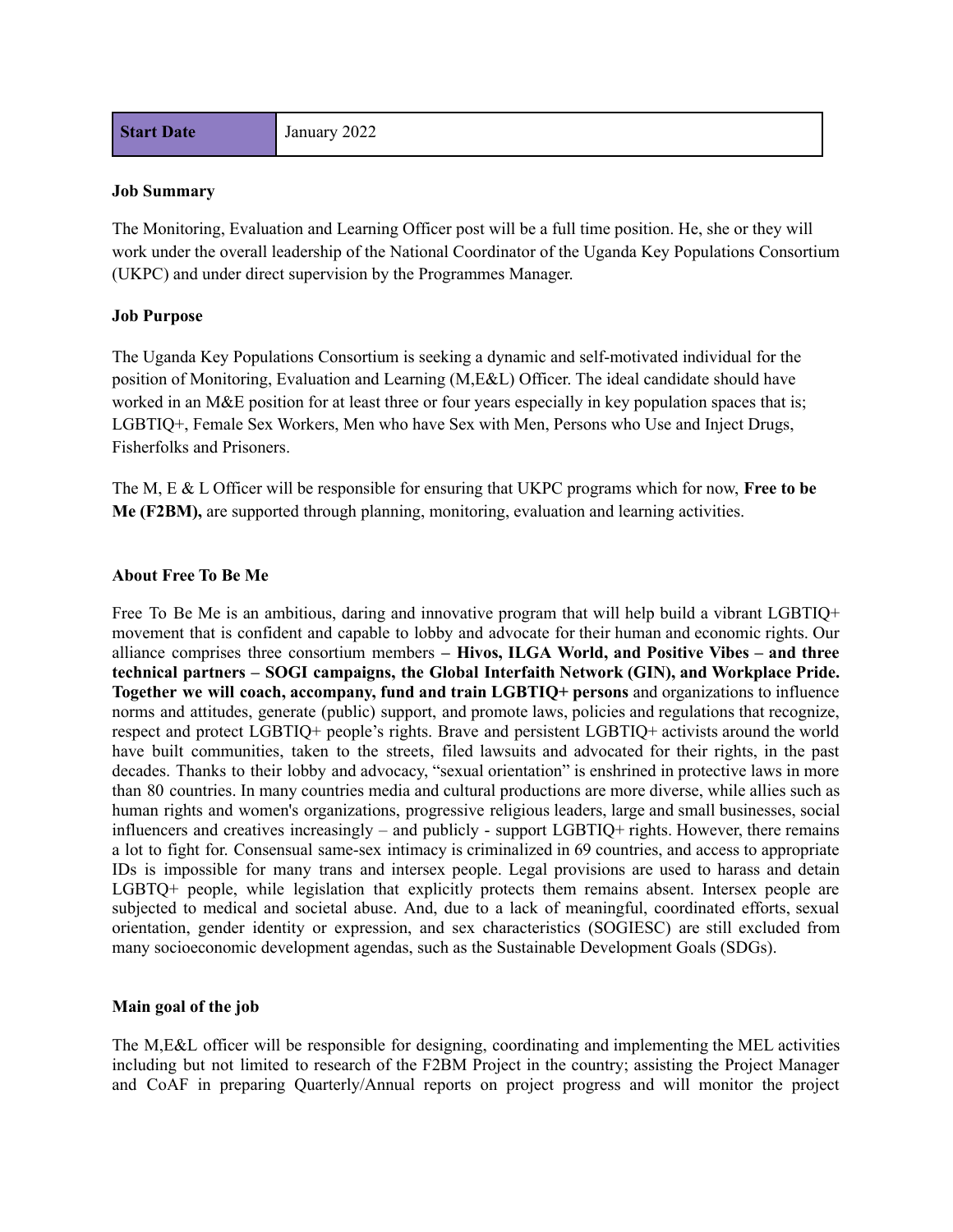activities on a regular basis, developing and maintaining the MEL system of the Project and will be responsible for the collection & analysis of different data in relation to the project activities.

**The DMEL officer is preferably a young person (under 35) preferably from one of the rights holder groups.** She/he/they will be connected with the other Dmel officers to exchange experiences and learn together. Throughout this process she/he/they will be coached by Hivos.

## **RESPONSIBILITIES**

- Develop FB2M Uganda country programme monitoring plan and M&E tools including developing work plans, activity and indicator trackers. She/he/they will also ensure they are used effectively.
- Coordinate UKPC country programme planning, monitoring and reporting. Conduct quality routine data collection and entry for the project outputs and outcomes indicators and tracking project progress.
- Work closely with CoAs and CoAFs to conduct periodic Outcome harvesting writeshops for F2BM.
- Capture lessons learnt from the implementation of F2BM and prepare a learning log that can be used to improve future programming.
- Document as appropriate case studies to reflect project impact.
- Working closely with the participatory grantmaking panel to reviewing quality of proposals, budgets and ensuring intervention designs are appropriate and inline with the country ToC
- Work closely with the CoAF to ensure annual review and reflection of the country ToC and monitor it's implementation.
- Assist in establishing and maintaining systems to monitor progress of projects and report on the projects based on M&E tools.
- Contribute to implementation of F2BM feedback and complaints mechanisms. He/She will contribute to completion of F2BM periodic complaints and feedback register.

# **REQUIREMENTS**

# **This position is for nationals or residents of Uganda**.

# **The MEL Officer:**

- Preferably a university degree in social sciences, statistics, agriculture, community development, project management or any other related field.
- Those with professional courses in M&E will have added advantage
- Minimum of at least 3 years' experience in a similar position or project management and M&E of community-based project in both emergency and development projects.
- Vast knowledge and experience in programme management cycle-planning, monitoring, evaluation, documentation/reporting /sharing and learning.
- Strong assessment, evaluation, analysis and strategic planning skills.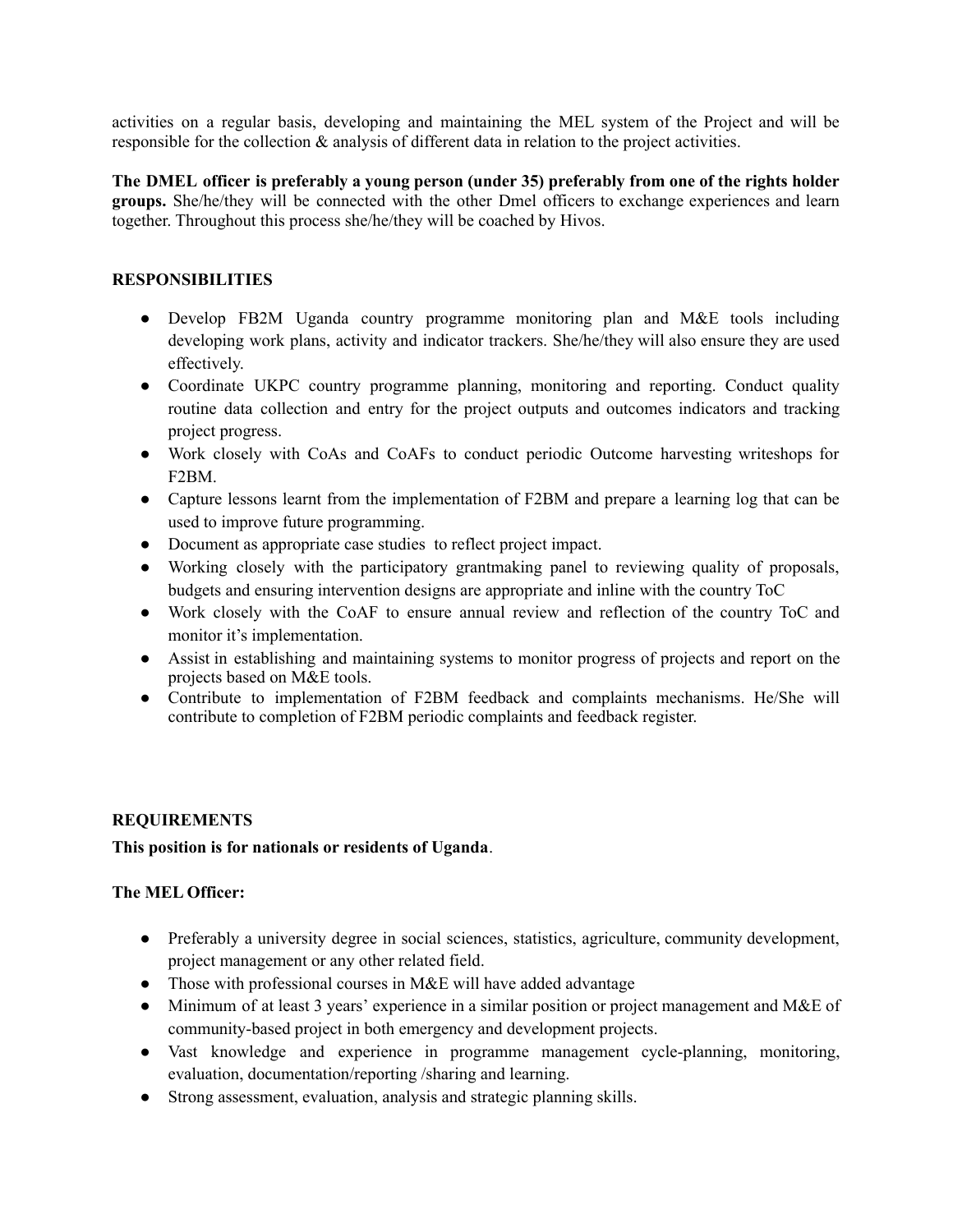- Have experience and a passion for working with the LGBTIQ+ community.
- Has a progressive and positive view on rights holders economic empowerment
- Believes in UKPC values, and is accountable to them.
- Is keen on ensuring ownership by local, young, rightsholder-led, organizations, and in finding innovative and creative solutions to realize goals.
- Preferably is a young person, and preferably identifies as part of one of the rightsholder groups.
- Gets energy when she/he/they can bring people and organizations together around a shared goal.
- Has the confidence to manage and facilitate groups and loves to do so.
- Is able to establish productive and innovative collaborations, including between organizations, groups and persons that maybe do not always work together.
- Is a good communicator, with strong interpersonal skills, and natural empathy
- Is self-aware and possess a comfort with their own identity and a diverse range of other identities, such as sexual and gender identities
- Is committed, able to build others trust and keep confidence, and takes responsibility for personal performance
- Flexible attitude, creative, innovative, sense of humour.
- Relevant degree or comparable work experience, and academic level of working and thinking.
- Minimum of three to five years of relevant working experience in programme design, implementation, monitoring and evaluation.
- Experience with or an appetite for working in international teams.
- Lived experience as a part of one or more of the rightsholder groups is an asset.
- Full professional proficiency in English.

# *We prioritize applications from persons that belong to the LGBTIQ+ community.*

# **Like to apply?**

Kindly send your resume and motivation letters to [info@ugandakpc.org](mailto:info@ugandakpc.org) on or before December 17th, 2021.

Please indicate in the email subject line your name and the position you are applying for (i.e.: [Surname] *UKPC M,E&L Of icer 2022 application.*

| <b>Job Title</b>     | Safety & Security Focal Point                                                               |
|----------------------|---------------------------------------------------------------------------------------------|
| <b>Reporting to</b>  | Programmes Manager                                                                          |
| <b>Scope</b>         | Explained in the TORs below                                                                 |
| <b>Contract Type</b> | One-year contract renewable based on satisfactory performance and<br>availability of funds. |
| Duty station         | Kampala, Uganda with provisions of in-country travel.                                       |

## **Job opening two: Safety & Security Focal Point**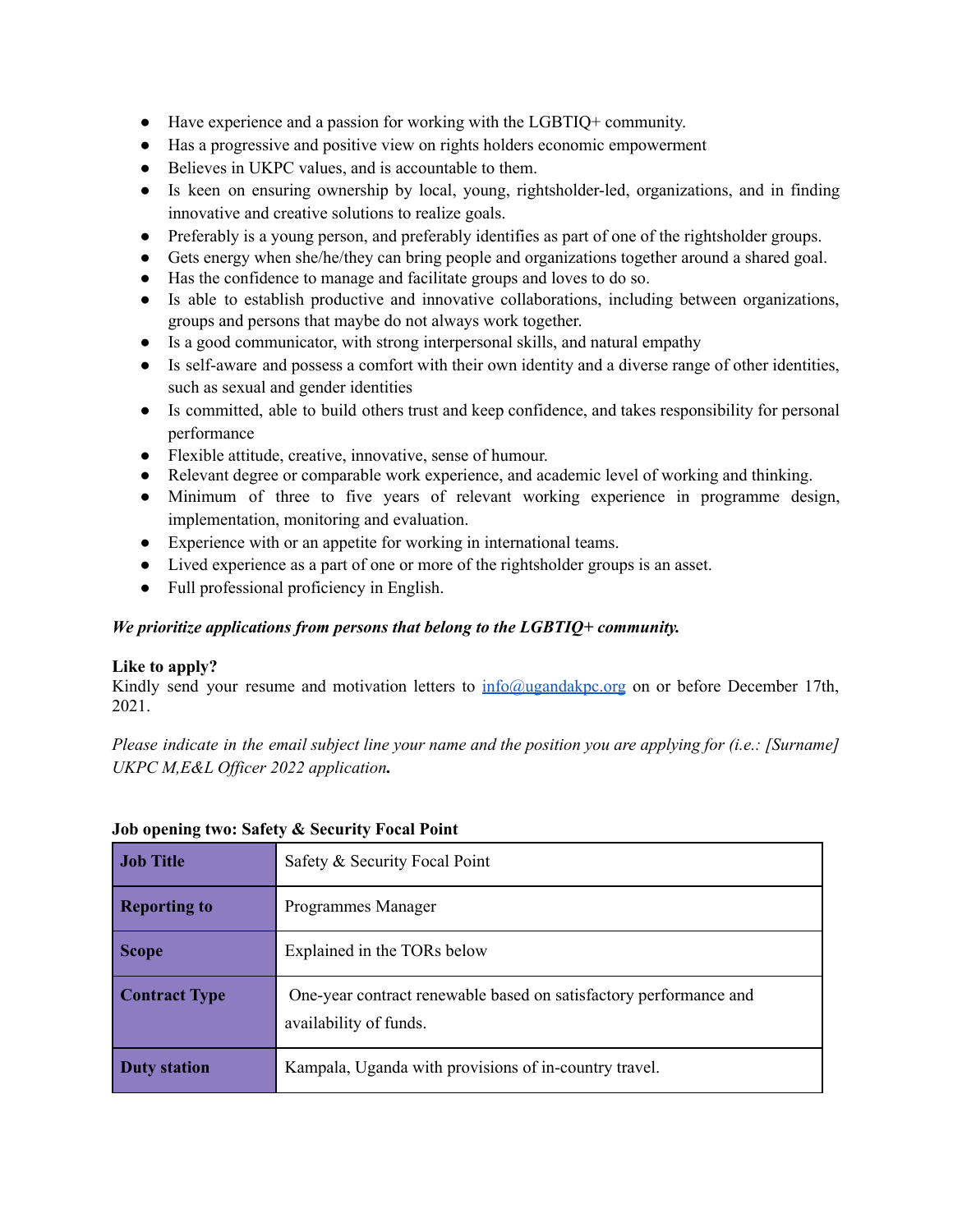**Start Date** January 2022

#### **Job summary**

The Safety & Security Focal Point will be a full time position. He, she or they will work under the overall leadership of the National Coordinator of the Uganda Key Populations Consortium (UKPC) and under direct supervision by the Programmes Manager.

#### **Job Purpose**

The Uganda Key Populations Consortium is seeking a dynamic and self-motivated individual for the position of Safety & Security Focal Point. The ideal candidate should have worked in an Safety & Security position/environment for at least three or four years especially in key population spaces that is; LGBTIQ+, Female Sex Workers, Men who have Sex with Men, Persons who Use and Inject Drugs, Fisherfolks and Prisoners.

The Safety & Security Focal Point will be responsible for the development of security plans and mainstreaming the individual and collective sense of security and safety awareness and responsibility. **All this will be done among different organizations and groups that are affiliated to UKPC which for now, under the Free To Be Me project.**

#### **About the Free to Be Me Project**

Free To Be Me is an ambitious, daring and innovative program that will help build a vibrant LGBTIQ+ movement that is confident and capable to lobby and advocate for their human and economic rights. Our alliance comprises three consortium members **– Hivos, ILGA World, and Positive Vibes – and three technical partners – Sogi Campaigns, the Global Interfaith Network (GIN), and Workplace Pride. Together we will coach, accompany, fund and train LGBTIQ+ persons** and organizations to influence norms and attitudes, generate (public) support, and promote laws, policies and regulations that recognize, respect and protect LGBTIQ+ people's rights. Brave and persistent LGBTIQ+ activists around the world have built communities, taken to the streets, filed lawsuits and advocated for their rights, in the past decades. Thanks to their lobby and advocacy, "sexual orientation" is enshrined in protective laws in more than 80 countries. In many countries media and cultural productions are more diverse, while allies such as human rights and women's organizations, progressive religious leaders, large and small businesses, social influencers and creatives increasingly – and publicly - support LGBTIQ+ rights. However, there remains a lot to fight for. Consensual same-sex intimacy is criminalized in 69 countries, and access to appropriate IDs is impossible for many trans and intersex people. Legal provisions are used to harass and detain LGBTQ+ people, while legislation that explicitly protects them remains absent. Intersex people are subjected to medical and societal abuse. And, due to a lack of meaningful, coordinated efforts, sexual orientation, gender identity or expression, and sex characteristics (SOGIESC) are still excluded from many socioeconomic development agendas, such as the Sustainable Development Goals (SDGs).

**Main goal of the job**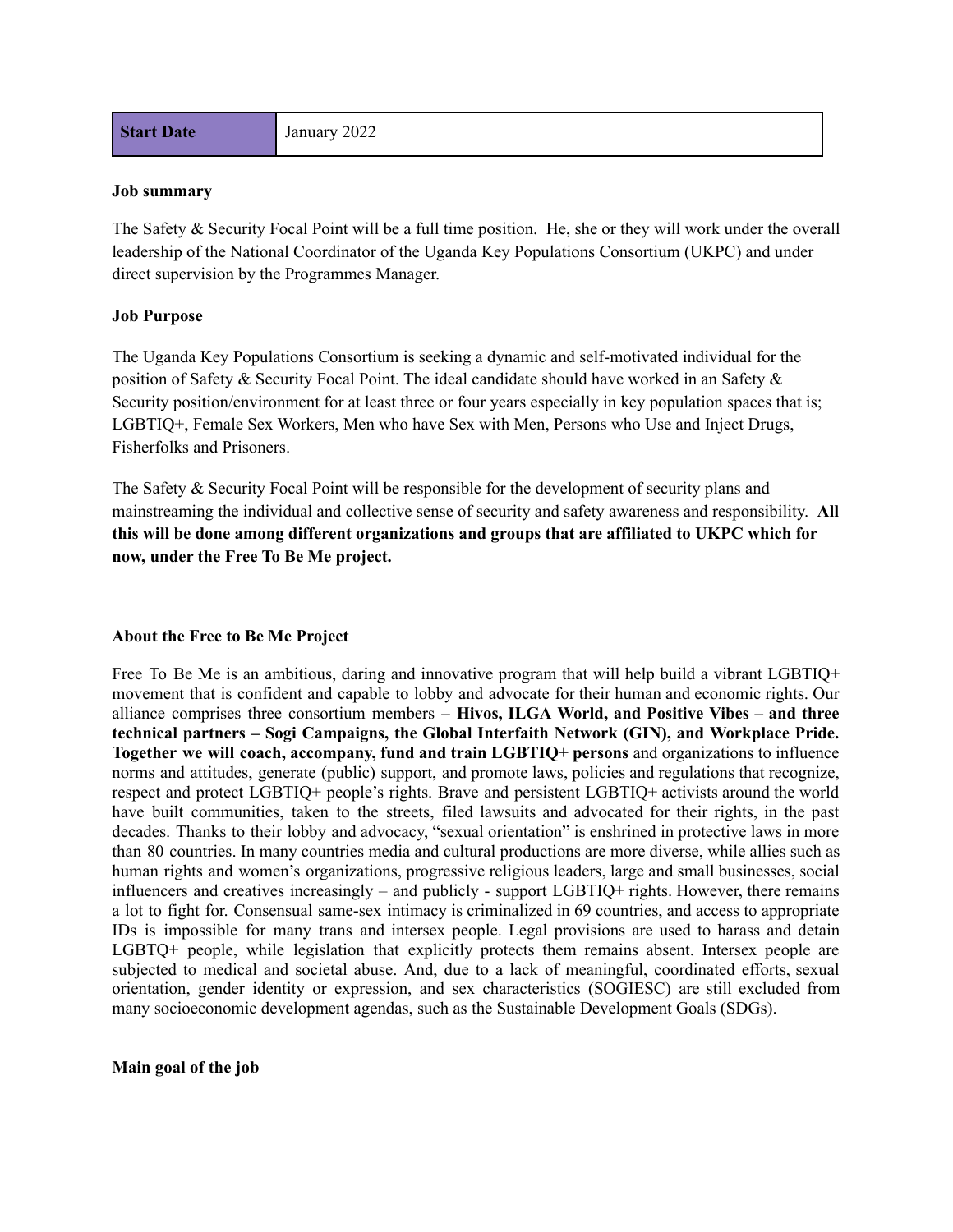The Safety and Security Focal Point (SFP) coordinates safety and security among different organizations and groups that are affiliated to UKPC but for now, focusing on organisations that will be supported as Communities of Action (C. She/he/they is able to facilitate adherence to safety and security standards across the CoA. She/he/they bring good and positive energies, is able to facilitate the creation of a safe environment, and is responsible for upholding UKPC values and principles and translating them into practice.

The SFP will ensure that the community of action and the host organisation are working within an environment consistent with accepted minimum safety and security standards. This encompasses the development of security plans and mainstreaming the individual and collective sense of security and safety awareness and responsibility .The role also consists of advising the Free To Be Me consortium partners on security challenges, developing risk assessments and proposing risk reduction measures in addition to developing, maintaining, updating and implementing when necessary, security protocols and operating procedures according to the changing situation. She / he / they will facilitate and support the development and implementation of organizational level and joint project proposals and reports, in line with *UKPC & Free To Be Me* guidelines. In doing so, she/he/they will closely work together with relevant consortium-staff, particularly with the Safety and Security Expert from Hivos.

**The SFP is preferably a young person (under 35) preferably from one of the rightsholder groups.** She/he/they will be connected with the other SFPs to exchange experiences and learn together. Throughout this process she/he/they will be coached by Hivos.

## **RESPONSIBILITIES**

- Facilitate the CoA in developing and regularly updating Safety and Security Management Plan and tools in accordance with the nature of safety and security risks including detailed threat assessment, security protocols, standard operating procedures for personal movement & transport, office, tele/radio communications, incident report sheets, asset protection etc.
- Strengthen the capacities of CoAs in analysing the parameters of the working environment by assessing the nature of the threats and (community of action CoAs) vulnerabilities in relation to the emergency situation.
- Guide the CoA in integration of safety and security measures in their daily activities.
- Offer technical expertise to CoAs in identifying any potential threats to rights holders, information or physical safety.
- Alert the host organisation and CoA members of possible internal security threats as well as external ones.
- Strengthen the capacity of CoAs in implementing the most effective systems for protecting rights holders.
- Facilitate capacity strengthening sessions efforts to empower rights holders to prevent security threats of any kind
- Support the CoA and host organisation in developing, writing and publishing materials outlining security procedures.
- Link the CoA to a network of contacts among local actors to facilitate the CoAs work and enhance the security of its operations.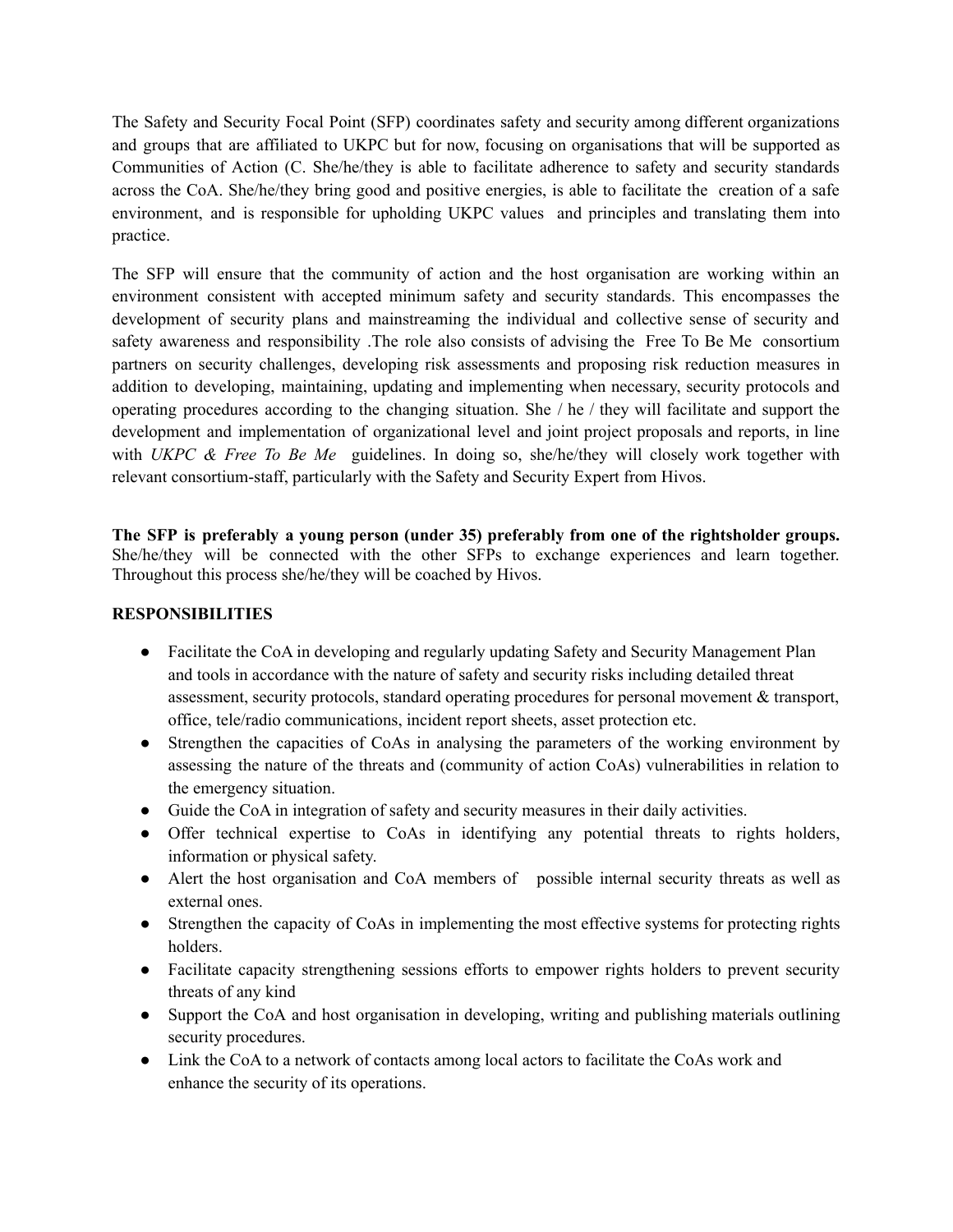# **REQUIREMENTS**

This position is for nationals or residents of Uganda.

## **The Security Focal Point:**

- Has expertise in developing security related technical tools guidelines and systems, IT security management skills are an asset
- Ability to teach basic personal safety and security.
- Strong assessment, evaluation, analysis and strategic planning skills.
- Have experience and a passion for working with the LGBTIQ+ community.
- Has a progressive and positive view on rights holders economic empowerment
- Believes in Free To Be Me values, and is accountable to them.
- Is keen on ensuring ownership by local, young, rightsholder-led, organizations, and in finding innovative and creative solutions to realize goals.
- Preferably is a young person, and preferably identifies as part of one of the rightsholder groups.
- Gets energy when she/he/they can bring people and organizations together around a shared goal.
- Has the confidence to manage and facilitate groups and loves to do so.
- Is able to establish productive and innovative collaborations, including between organizations, groups and persons that maybe do not always work together.
- Is a good communicator, with strong inter-personal skills, and natural empathy
- Is self-aware and possess a comfort with their own identity and a diverse range of other identities, such as sexual and gender identities
- Is committed, able to build others trust and keep confidence, and takes responsibility for personal performance
- Flexible attitude, creative, innovative, sense of humour.
- Relevant degree or comparable work experience, and academic level of working and thinking.
- Minimum of three to five years of relevant working experience on Safety and Security, and / or in working with young people, and / or in programme design, implementation, monitoring and evaluation.
- Experience with or an appetite for working in international teams.
- Lived experience as a part of one or more of the rightsholder groups is an asset.
- Full professional proficiency in English.

# *We prioritize applications from persons that belong to the rightsholder groups.*

#### **Like to apply?**

Kindly send your resume and motivation letters to [info@ugandakpc.org](mailto:info@ugandakpc.org) on or before December 17th, 2022.

Please indicate in the email subject line the position you are applying for (i.e.: (Surname) UKPC Security *Focal Point -2022)*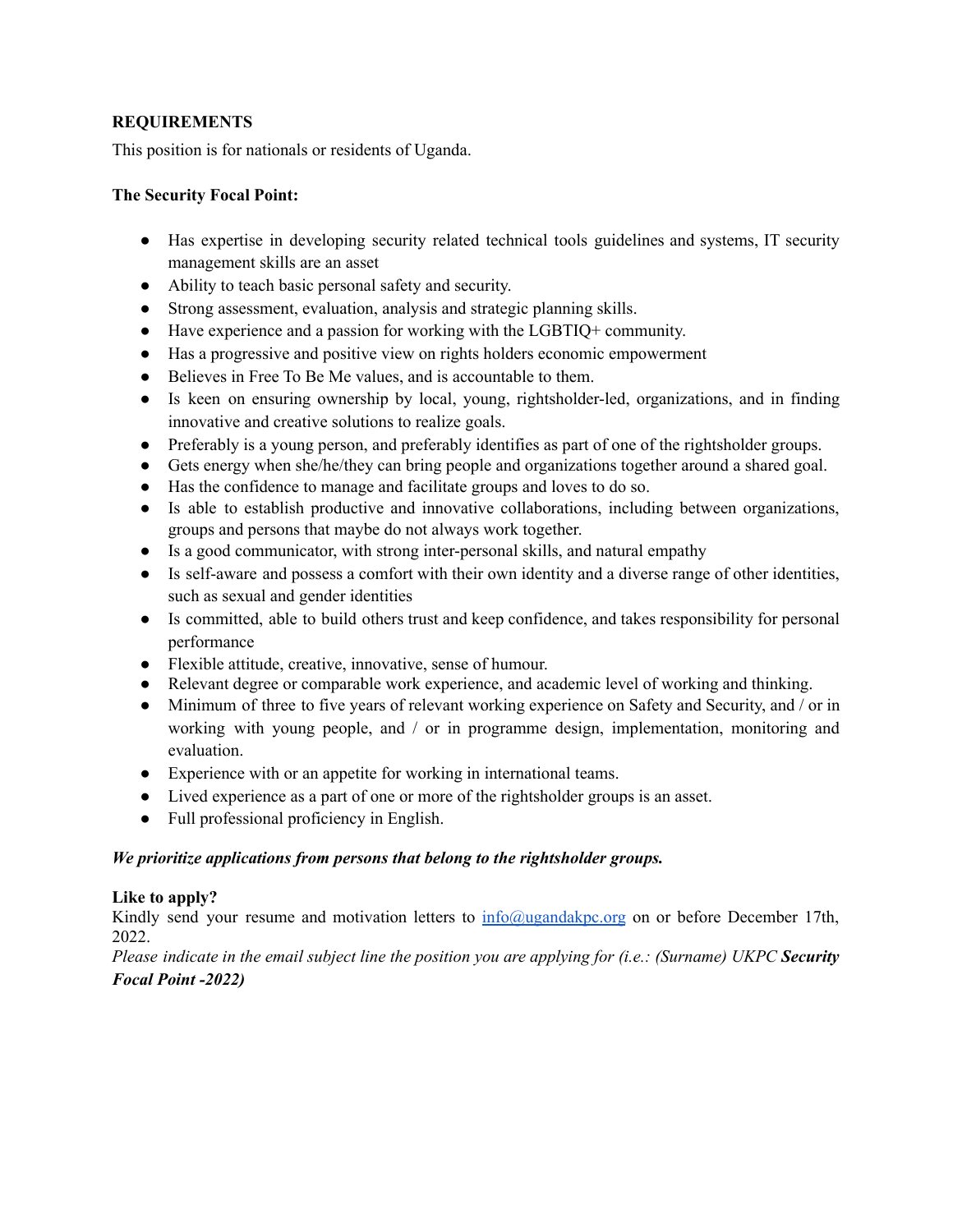#### **Job Opening three: Communications Officer**

| <b>Job Title</b>     | <b>Communications Officer</b>                                                                                 |
|----------------------|---------------------------------------------------------------------------------------------------------------|
| <b>Reporting to</b>  | National Coordinator                                                                                          |
| <b>Contract Type</b> | Six months with a one-year contract renewable based on satisfactory<br>performance and availability of funds. |
| <b>Duty station</b>  | Kampala, Uganda with provisions of in-country travel.                                                         |
| <b>Start Date</b>    | January 2022                                                                                                  |

#### **Job Summary**

The Communications Coordinator post will be working at our head office. He, she or they will work under the overall leadership and supervision of the National Coordinator of the Uganda Key Populations Consortium.

## **Job Background**

At the backbone of UKPC's growth and strength, will be entirely relying on how best it promotes its work to the public, partners and its target audiences. Currently, the consortium does not have any communications presence both digital and traditional. This position, therefore, will be aimed at promoting its work through communications.

#### **Job Purpose**

The Communications Coordinator provides integral strategic communications support to UKPC's approach to achieving key populations empowerment in relation to the consortium's goal, mission and agenda.

The Communications Coordinator's primary objectives are; To support the draft and implementation of UKPC's communications strategy and to contribute to the consortium's growth by promoting the work of its consortium member activities. This position requires a deep understanding of the integral role communications plays in promoting rights, work and policy alternatives of key populations in Uganda.

#### **The responsibilities of the Communications Coordinator;**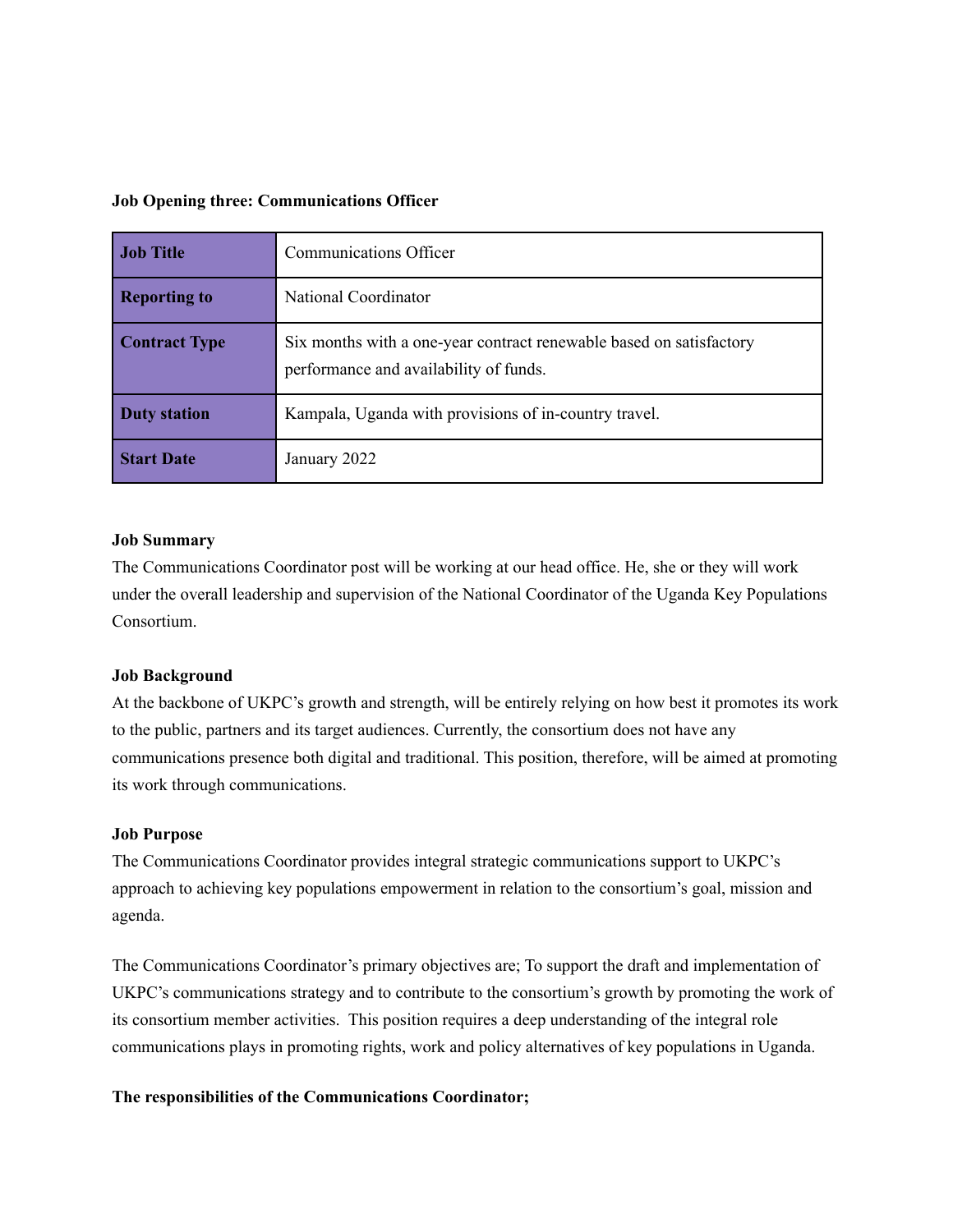# **Strategic Communications**

- Support the development and implementation of key messages across all communications vehicle/Support brand compliance of function-specific documentation (e.g. newsletters, outdoor activities, fundraising reports, etc.), ensuring branded templates are in place and in use
- Support the writing and editing of op-eds, press materials, policy positions, briefs, reports and statements on issues related to sexual and reproductive health and rights.
- Assist the consortium members with brand adherence for all external communications including supporting member training.
- Monitor and report on key performance metrics and personal performance on a monthly basis
- Work closely with the National Coordinator department to translate evidence and data into messages for policymakers and other key stakeholders

# **Digital Engagement**

- Support the ongoing governance and maintenance of core content on our website—including implementing SEO activities for the website and tracking web traffic against targets
- Support our social media presence (e.g. Twitter, Facebook, LinkedIn, YouTube, and Instagram)
- Generate website content such as blog posts, program pages, etc.
- Contribute to documenting and growing the consortium's success stories, photo and video library
- Support the development and implementation of UKPC's online campaigns

# **Media Relations**

- Keep abreast of (and appropriately communicate to the team) developing trends and news items related to our vision, strategy, and objectives via media monitoring
- Increase the public's awareness of our offline presence and profile

# **Skills and Experience**

Items indicated with an asterisk (\*) are required

- Bachelor's degree\*
- Demonstrated experience in producing content across all print and digital media\*
- Knowledge and comfort of using social media platforms (Facebook, Twitter, YouTube, Instagram, etc.)\*
- Experience evaluating social media platforms (Facebook, Twitter, YouTube, Instagram, etc.)\*
- Experience developing and maintaining websites using content management software (including WordPress) and Google Analytics. Knowledge of HTML is considered an asset.
- Two years of experience in a related field, including sexual and reproductive health and rights, young people's rights, and journalism
- Intermediate user of Microsoft Office software including Word, PowerPoint, Excel, and Publisher
- $\bullet$  Strong writing skills\*
- Demonstrated commitment to women's rights and public health and a strong commitment to the organization's mission and to high-level performance
- Passion for using strategic communications to advance youth SRHR rights